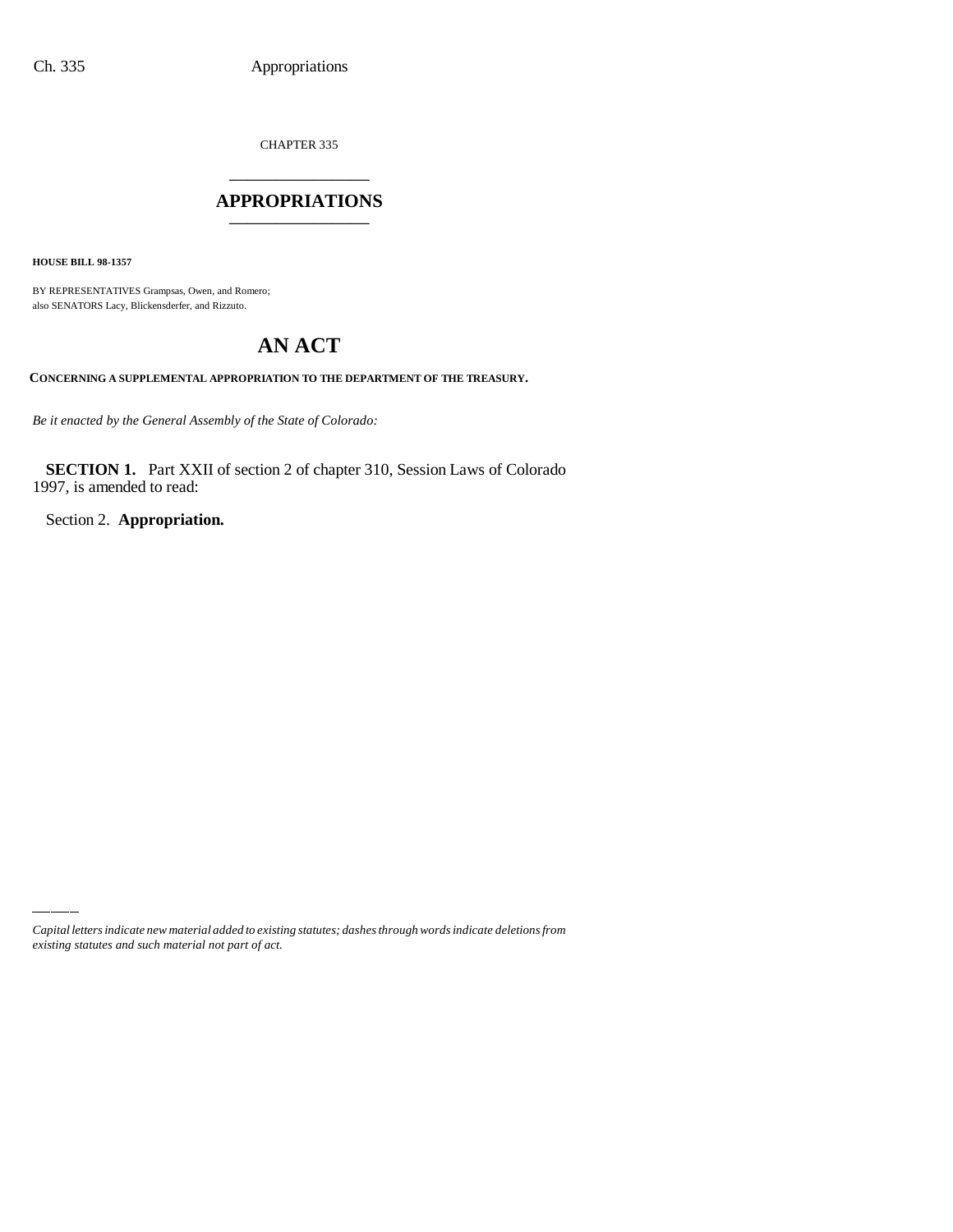### Ch. 335 Appropriations

|                 |       |                | APPROPRIATION FROM |              |               |              |  |
|-----------------|-------|----------------|--------------------|--------------|---------------|--------------|--|
|                 |       |                | <b>GENERAL</b>     |              | <b>CASH</b>   |              |  |
| ITEM &          |       | <b>GENERAL</b> | <b>FUND</b>        | <b>CASH</b>  | <b>FUNDS</b>  | FEDERAL.     |  |
| <b>SUBTOTAL</b> | TOTAL | <b>FUND</b>    | <b>EXEMPT</b>      | <b>FUNDS</b> | <b>EXEMPT</b> | <b>FUNDS</b> |  |
|                 |       |                |                    |              |               |              |  |

#### **PART XXII DEPARTMENT OF THE TREASURY**

# **(1) ADMINISTRATION180, 181**

| <b>Personal Services</b>     | 880,018      |
|------------------------------|--------------|
|                              | $(16.0$ FTE) |
| Health, Life, and Dental     | 44,105       |
| Short-term Disability        | 2,011        |
| Salary Survey and            |              |
| <b>Anniversary Increases</b> | 68,335       |
| <b>Operating Expenses</b>    | 127,220      |
| Legal Services for 414       |              |
| hours                        | 19,872       |
| Purchase of Services from    |              |
| Computer Center              | 3,800        |
| Payment to Risk              |              |
| Management and Property      |              |
| Funds                        | 116          |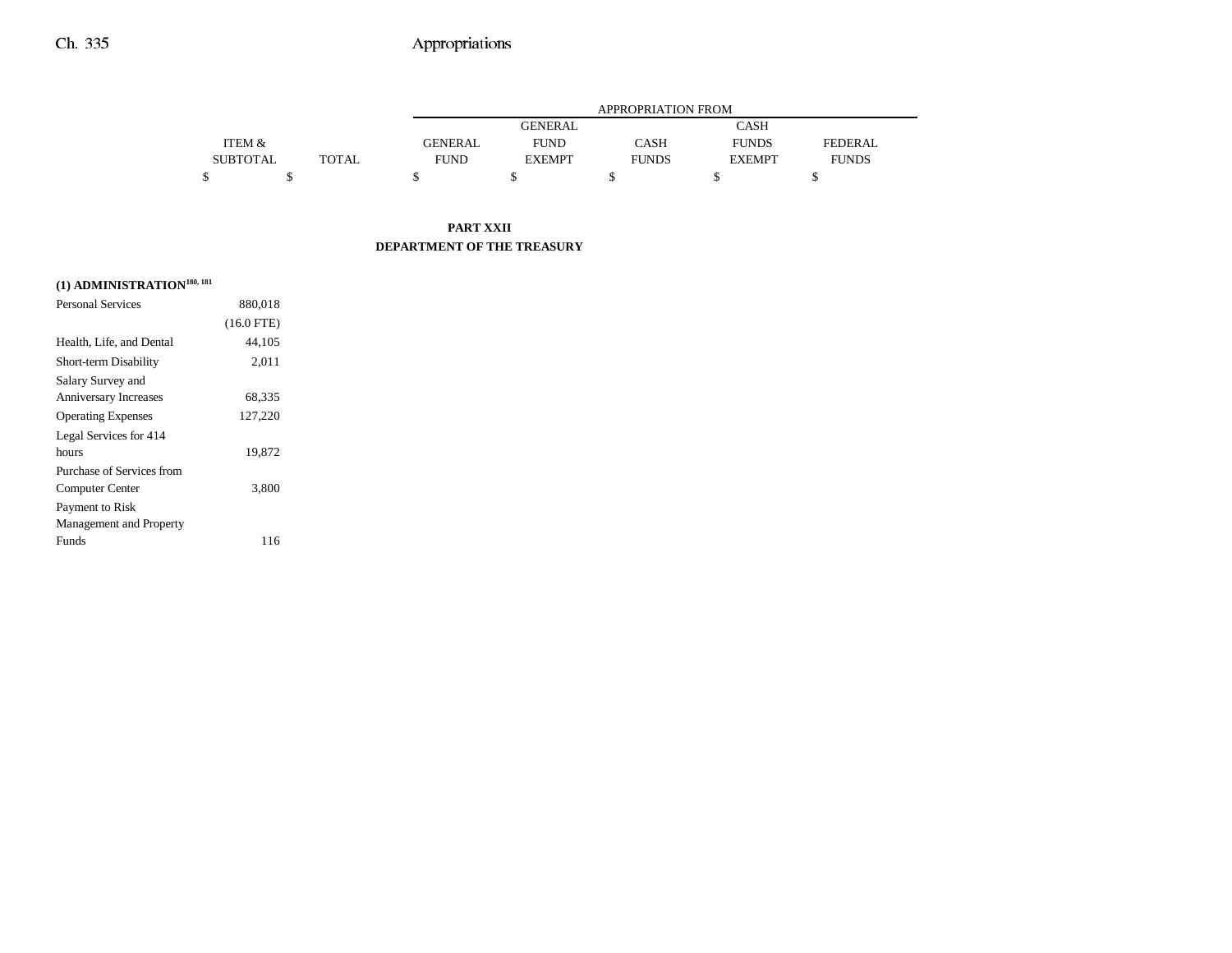Capitol Complex Leased Space 35,544 Discretionary Fund 5,000<sup>a</sup> 1,186,021 1,186,021

<sup>a</sup> This amount is included for purposes of complying with the limitation on state fiscal year spending imposed by Article X, Section 20 of the State Constitution. This amount is continuously appropriated by a permanent statute or constitutional provision and is not subject to the limitation on General Fund appropriations as set forth in Section 24-75-201.1, C.R.S.

#### **(2) SPECIAL PURPOSE**

| Judges' Retirement        | 567,031 |           |           |                      |
|---------------------------|---------|-----------|-----------|----------------------|
|                           | 636,481 |           |           |                      |
| County Costs Pursuant to  |         |           |           |                      |
| Section 39-3.5-106(1),    |         |           |           |                      |
| C.R.S.                    | 453,000 |           |           |                      |
|                           | 375,102 |           |           |                      |
| Organ and Tissue          |         |           |           |                      |
| <b>Donation Awareness</b> |         |           |           |                      |
| Fund <sup>182</sup>       | 141,750 |           |           |                      |
|                           | 378,415 |           |           |                      |
|                           |         | 1,161,781 | 1,020,031 | 141,750              |
|                           |         | 1,389,998 | 1,011,583 | 378,415 <sup>a</sup> |

<sup>a</sup> This amount shall be from the Organ and Tissue Donation Awareness Fund.

#### **(3) UNCLAIMED PROPERTY PROGRAM**

Personal Services 459,953

Ch. 335 Appropriations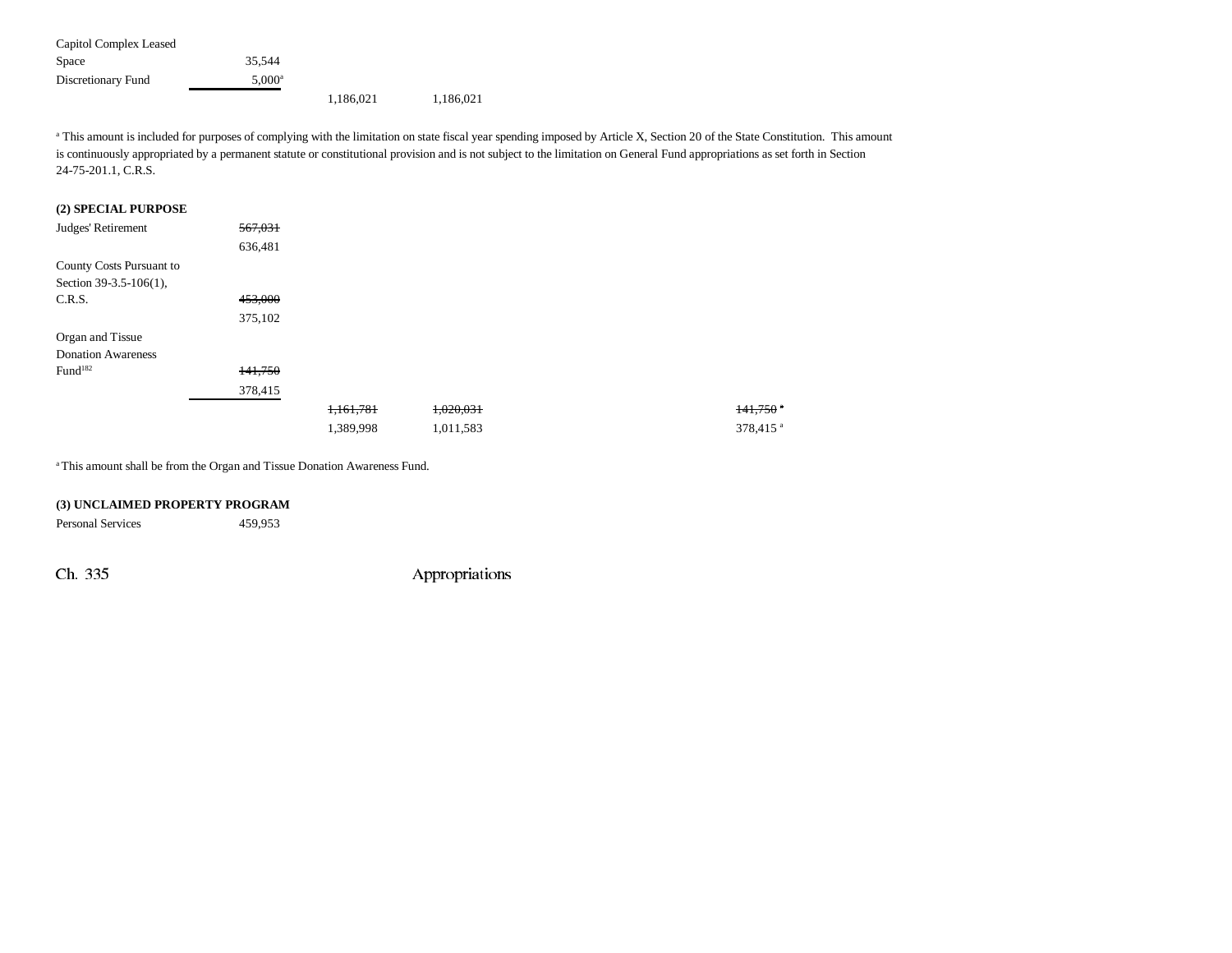### Ch. 335 Appropriations

|                                                        |                                      |              | APPROPRIATION FROM            |                              |                      |                               |                                |  |
|--------------------------------------------------------|--------------------------------------|--------------|-------------------------------|------------------------------|----------------------|-------------------------------|--------------------------------|--|
|                                                        |                                      |              |                               | <b>GENERAL</b>               |                      | CASH                          |                                |  |
|                                                        | <b>ITEM &amp;</b><br><b>SUBTOTAL</b> | <b>TOTAL</b> | <b>GENERAL</b><br><b>FUND</b> | <b>FUND</b><br><b>EXEMPT</b> | CASH<br><b>FUNDS</b> | <b>FUNDS</b><br><b>EXEMPT</b> | <b>FEDERAL</b><br><b>FUNDS</b> |  |
|                                                        |                                      |              |                               |                              |                      |                               |                                |  |
|                                                        | \$<br>\$                             |              | \$                            | \$                           | \$                   | \$                            | \$                             |  |
|                                                        |                                      |              |                               |                              |                      |                               |                                |  |
|                                                        |                                      |              |                               |                              |                      |                               |                                |  |
|                                                        | $(10.0$ FTE)                         |              |                               |                              |                      |                               |                                |  |
| <b>Operating Expenses</b>                              | 243,454                              |              |                               |                              |                      |                               |                                |  |
| <b>Leased Space</b>                                    | 49,717                               |              |                               |                              |                      |                               |                                |  |
|                                                        |                                      | 753,124      | 753,124                       |                              |                      |                               |                                |  |
| (4) FIRE AND POLICE PENSION ASSOCIATION <sup>183</sup> |                                      |              |                               |                              |                      |                               |                                |  |
| Unfunded Liability - Old                               |                                      |              |                               |                              |                      |                               |                                |  |
| Hire Plans                                             | 25,321,079                           |              |                               |                              |                      |                               |                                |  |
|                                                        |                                      |              |                               |                              |                      |                               |                                |  |
| Volunteer Firefighter                                  |                                      |              |                               |                              |                      |                               |                                |  |
| <b>Retirement Plans</b>                                | 2,662,079                            |              |                               |                              |                      |                               |                                |  |
|                                                        | 3,021,719                            |              |                               |                              |                      |                               |                                |  |
| Volunteer Death and                                    |                                      |              |                               |                              |                      |                               |                                |  |
| Disability                                             | 30,000                               |              |                               |                              |                      |                               |                                |  |
|                                                        |                                      | 28,013,158   | 28,013,158 *                  |                              |                      |                               |                                |  |
|                                                        |                                      | 28,372,798   | 28,372,798 <sup>a</sup>       |                              |                      |                               |                                |  |

<sup>a</sup> This amount is included for purposes of complying with the limitation on state fiscal year spending imposed by Article X, Section 20 of the State Constitution. This amount is continuously appropriated by a permanent statute or constitutional provision and is not subject to the limitation on General Fund appropriations as set forth in Section 24-75-201.1, C.R.S.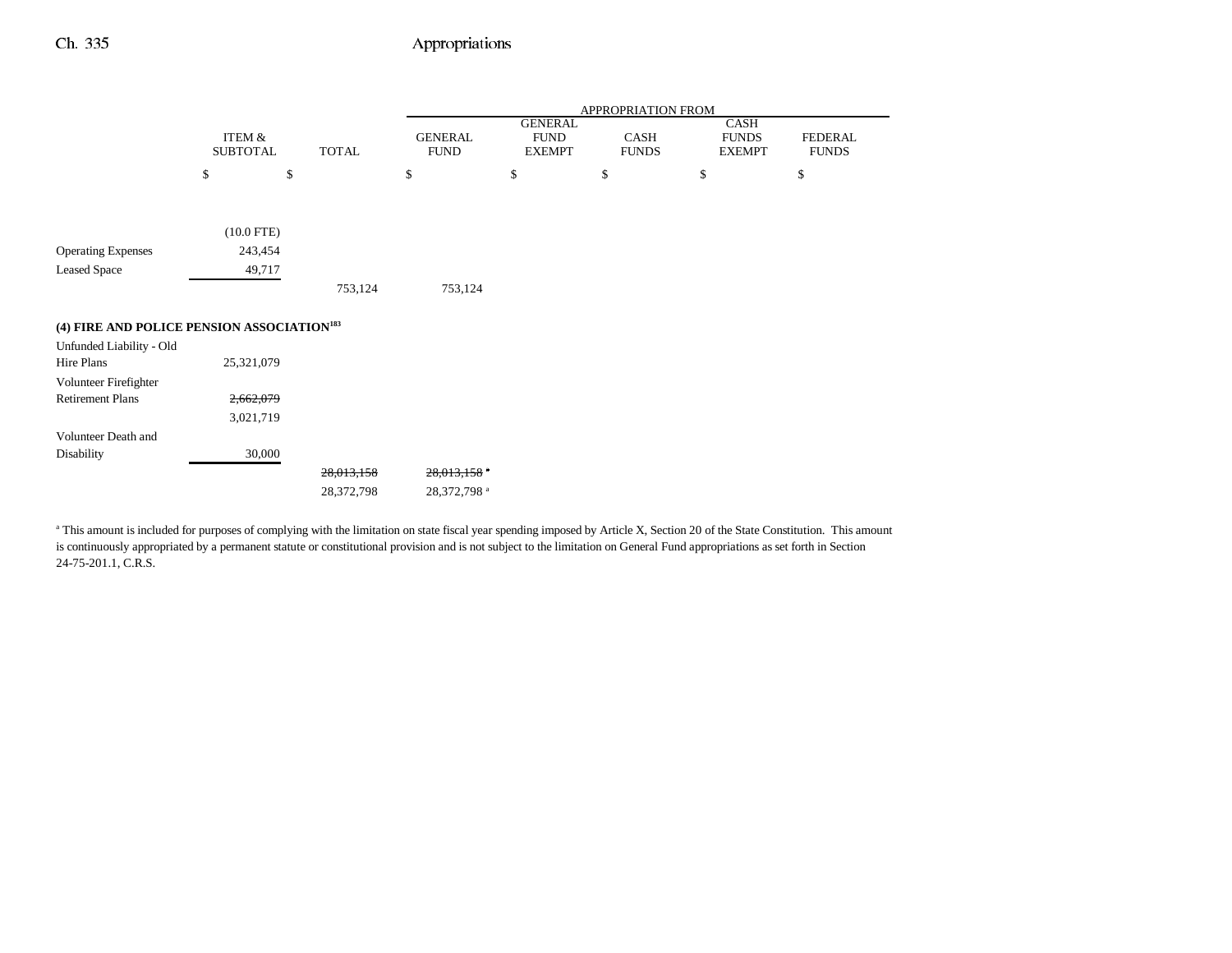| (5) APPROPRIATED |                        |                          |
|------------------|------------------------|--------------------------|
| <b>COUNTIES</b>  | <del>120,985,279</del> | <del>120,985,279</del> * |
|                  | 133,005,374            | 133,005,374 a            |

<sup>a</sup> This amount represents the funds given to counties pursuant to Section 43-4-207, C.R.S. For purposes of complying with the limitation on state fiscal year spending imposed by Article X, Section 20 of the State Constitution, these moneys are included for informational purposes as they are appropriated by a permanent statute or constitutional provision.

#### **(6) APPROPRIATED MU**

**(5) APPROPRIATED**

| <b>INICIPALITIES</b> | 76.053.959 | 76.053.959 <sup>a</sup> |
|----------------------|------------|-------------------------|
|                      | 88,670,249 | 88,670,249 a            |

<sup>a</sup> This amount represents the funds given to counties pursuant to Section 43-4-208, C.R.S. For purposes of complying with the limitation on state fiscal year spending imposed by Article X, Section 20 of the State Constitution, these moneys are included for informational purposes as they are appropriated by a permanent statute or constitutional provision.

#### **TOTALS PART XXII**

| (TREASURY) <sup>2,3,4</sup> | \$228,153,322 | <del>\$30,972,334</del> *  | \$197,180,988 <sup>b</sup>  |
|-----------------------------|---------------|----------------------------|-----------------------------|
|                             | \$253,377,564 | $$31.323.526$ <sup>a</sup> | $$222.054.038$ <sup>b</sup> |

<sup>a</sup> Of this amount, \$28,018,158 \$28,377,798 is included as information for purposes of complying with the limitation on state fiscal year spending imposed by Article X, Section 20 of the State Constitution. As this amount is continuously appropriated by a permanent statute or constitutional provision it is not subject to the limitation on General Fund appropriations as set forth in Section 24-75-201.1, C.R.S.

 $b$  Of this amount,  $$197,039,238$  \$221,675,623 is from the Highway Users Tax Fund.

Ch. 335 Appropriations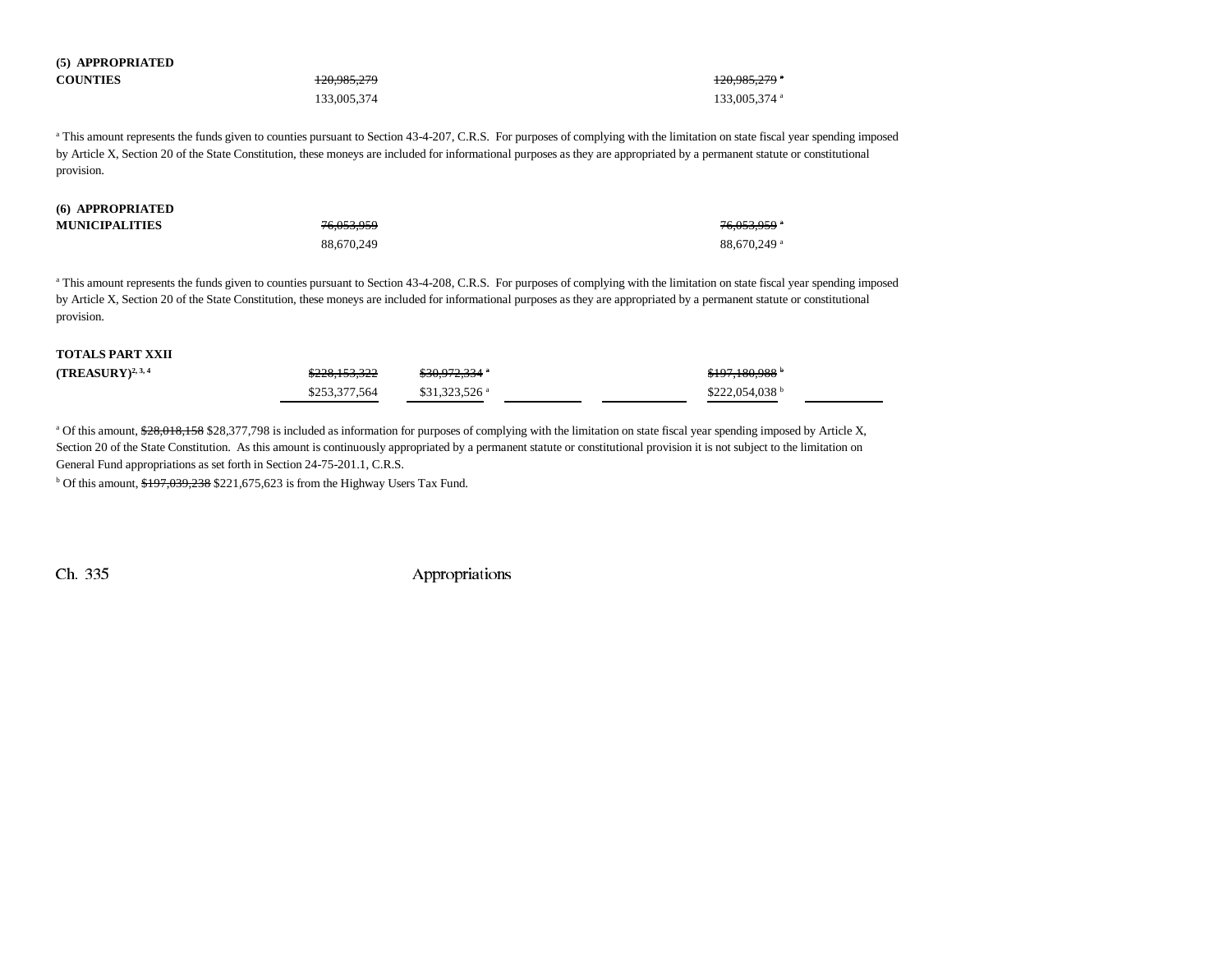|                 |       | APPROPRIATION FROM |               |              |               |                |
|-----------------|-------|--------------------|---------------|--------------|---------------|----------------|
|                 |       |                    | GENERAL.      |              | CASH          |                |
| ITEM &          |       | <b>GENERAL</b>     | <b>FUND</b>   | CASH         | <b>FUNDS</b>  | <b>FEDERAL</b> |
| <b>SUBTOTAL</b> | TOTAL | <b>FUND</b>        | <b>EXEMPT</b> | <b>FUNDS</b> | <b>EXEMPT</b> | <b>FUNDS</b>   |
|                 |       |                    |               |              |               |                |

**FOOTNOTES** -- The following statements are referenced to the numbered footnotes throughout section 2.

- 2 (Governor lined through this provision. See L. 97, p. 2279.)
- 3 All Departments, Totals -- The General Assembly requests that copies of all reports requested in other footnotes contained in this act be delivered to the Joint Budget Committee and the majority and minority leadership in each house of the General Assembly.
- 4(Governor lined through this provision. See L. 97, p. 2279.)
- 180 Department of the Treasury, Administration -- The Department is requested to submit quarterly reports to the Joint Budget Committee on the performance of the state's investments. The report should include comparisons to relevant benchmarks and a detailed discussion of the benchmarks.
- 181 Department of the Treasury, Administration -- The Department is requested to submit a report on authorized loans made to state agencies. The report should include the outstanding balance of each loan, the terms of the loan, the annual repayment schedule, the estimated repayment date and estimated interest earnings. The report should be submitted to the Joint Budget Committee with the Department's annual budget request.
- 182 Department of the Treasury, Special Purpose, Organ and Tissue Donation Awareness Fund -- The Transplant Council of the Rockies is requested to include its state funding request for funds from the Organ and Tissue Donation Awareness Fund